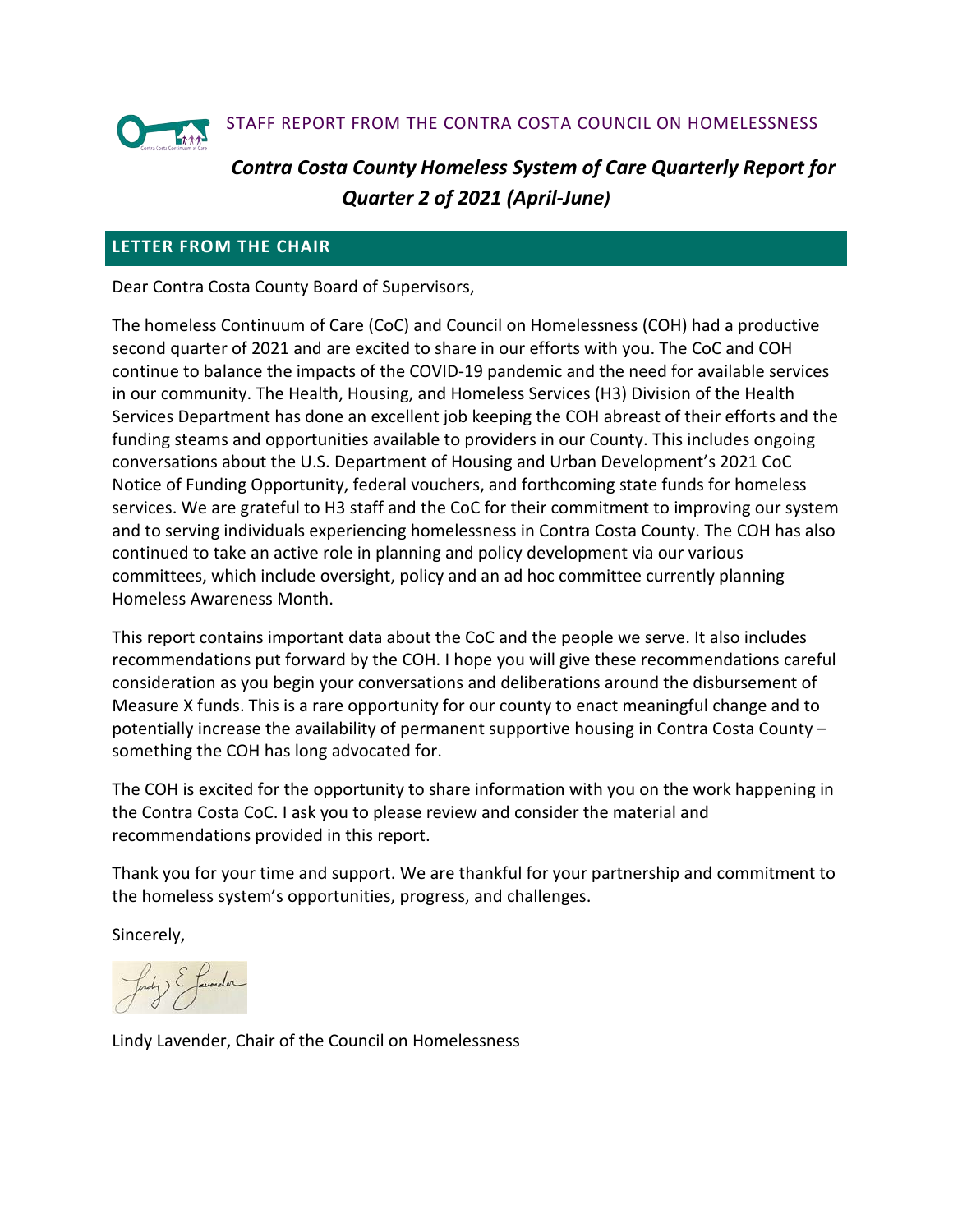

### **INTRODUCTION**

The Contra Costa Council on Homelessness (CoH) is the governing and oversight body for the County homeless Continuum of Care (CoC) and is appointed by the Board of Supervisors. The Council provides advice and input to the Board of Supervisors on the operations of homeless services, program operations, and program development efforts in Contra Costa County. The Contra Costa Council on Homelessness is the governing body for the Contra Costa County Continuum of Care (CoC).

The Contra Costa CoC is comprised of multiple partners, including service providers, members of the faith community, local business, private and public funders, community members, education system and law enforcement, and others who are working collaboratively to end homelessness. The COH and COC are supported by Contra Costa Health Services Health, Housing & Homeless Services (H3) Division. H3 functions as the CoC administrative entity and collaborative applicant, CoC Lead Agency and Homeless Management Information System (HMIS database) Lead Agency.

The purpose of this report is to share information about the CoC and COH activities with the Contra Costa County Board of Supervisors and to provide recommendations from the COH to the County Board of Supervisors on long range planning and policy formulation that would support the county homeless CoC. This report includes information on system data, funding and policy activities, and CoC initiatives. All information will reflect activities and data for the prior quarter.

This report was produced on behalf of the CoH by H3 in collaboration with the CoH and CoC partners.

### **SYSTEM DATA**

Appendix A includes a data analysis depicting the inflow and outflow of clients in the system, current utilizers of the system, and recidivism (rates of individuals returning to homelessness). The graphics and content in that analysis depict data for the second quarter of 2021 (April, May and June).

### **SYSTEM FUNDING**

This quarter the CoC continued to evaluate the system of care and pursue funding opportunities to address the gaps in Contra Costa's homeless system.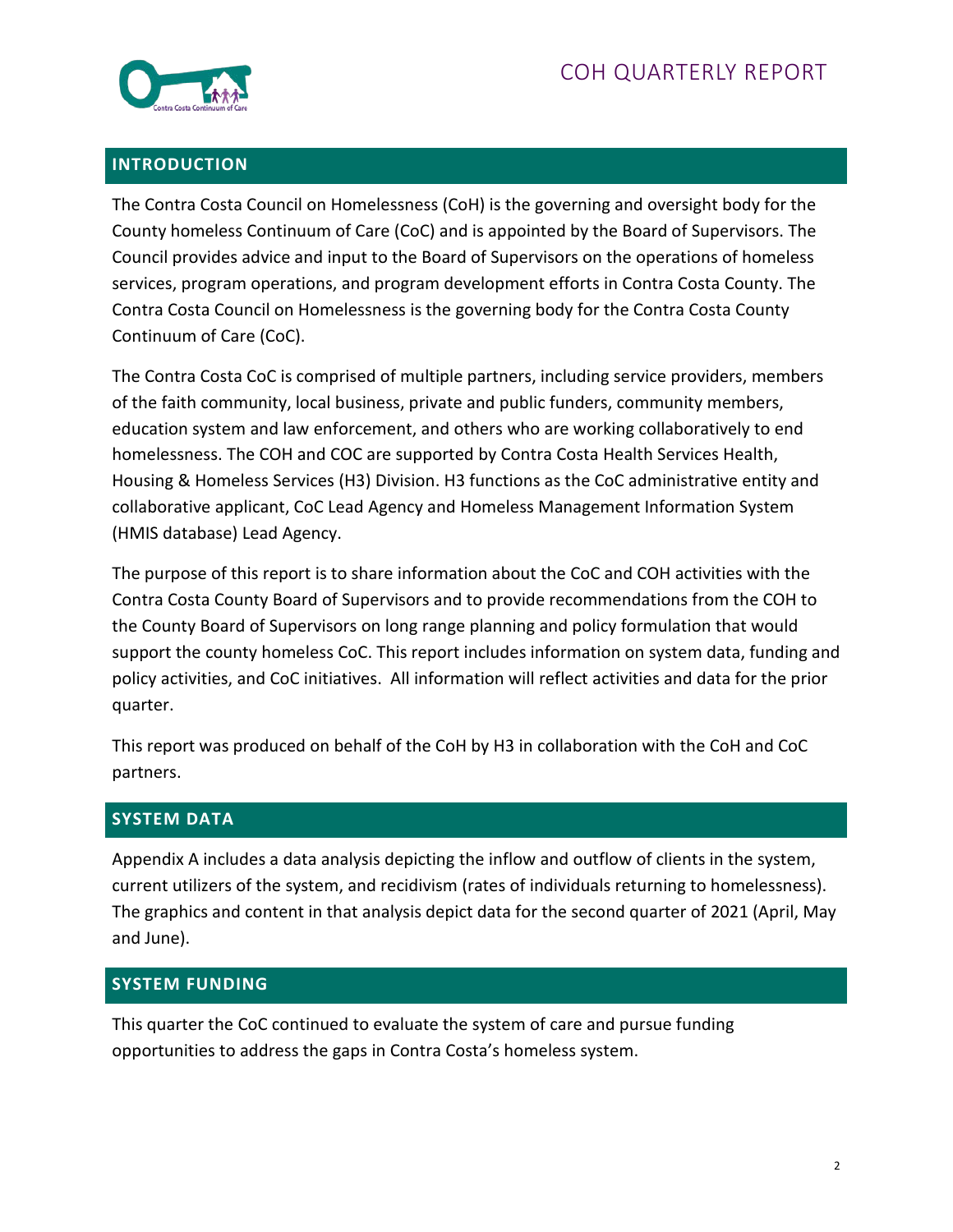

**Mainstream Vouchers:** Contra Costa received 100 Mainstream Vouchers (for people experiencing homelessness) from the Housing Authority of the County of Contra Costa. In August 2020, the COH approved a prioritization process to focus on COVID-19 Project Roomkey residents and as of May, there were 35 households with vouchers and a goal to have leases completed by the end of June.

Emergency Housing Vouchers (EHV)- The American Rescue Plan (ARP) of 2021 appropriated \$5 billion for New Emergency Housing Vouchers (Tenant Based Rental Assistance). Contra Costa received 201 vouchers. The Council on Homelessness is in the process of planning out the EHV related processes and programs needed to distribute the vouchers.

**HUD CoC NOFA**- In Quarter 2 of 2021, the CoC continued annual preparations to compete for the CoC's largest source of renewable (sustainable) funding from the US Department of Housing & Urban Development – the HUD CoC Notice of Funding Availability (NOFA). This competition brings in more than 80% of the CoC's funding and is the primary source of funding for the County's permanent supportive housing stock. This funding application was released in mid-August and the funding process will continue through Q3.

### **POLICY**

The CoC works closely with H3 and local stakeholders and system partners to track homeless and affordable housing policy that may impact the CoC, its clients, funding or current and future operations. The CoH and CoC, with support from H3, tracked the state budget and United States Department of Housing and Urban Development (HUD) for upcoming funding and funding policy strategies related to homelessness.

In June, the Council submitted a letter to the Measure X committee in support of:

- 1. Capacity building innovations such as seed funding for land trusts;
- 2. Ensuring funding specific to homelessness prevention and permanent housing for people experiencing homelessness;
- 3. Making recommendations that promote permanent housing and prioritize permanent supportive housing (PSH) opportunities; and
- 4. Prioritizing ongoing funding for affordable housing options, including permanent and permanent supportive housing, to address the inequities produced by systemic and institutional biases and racism.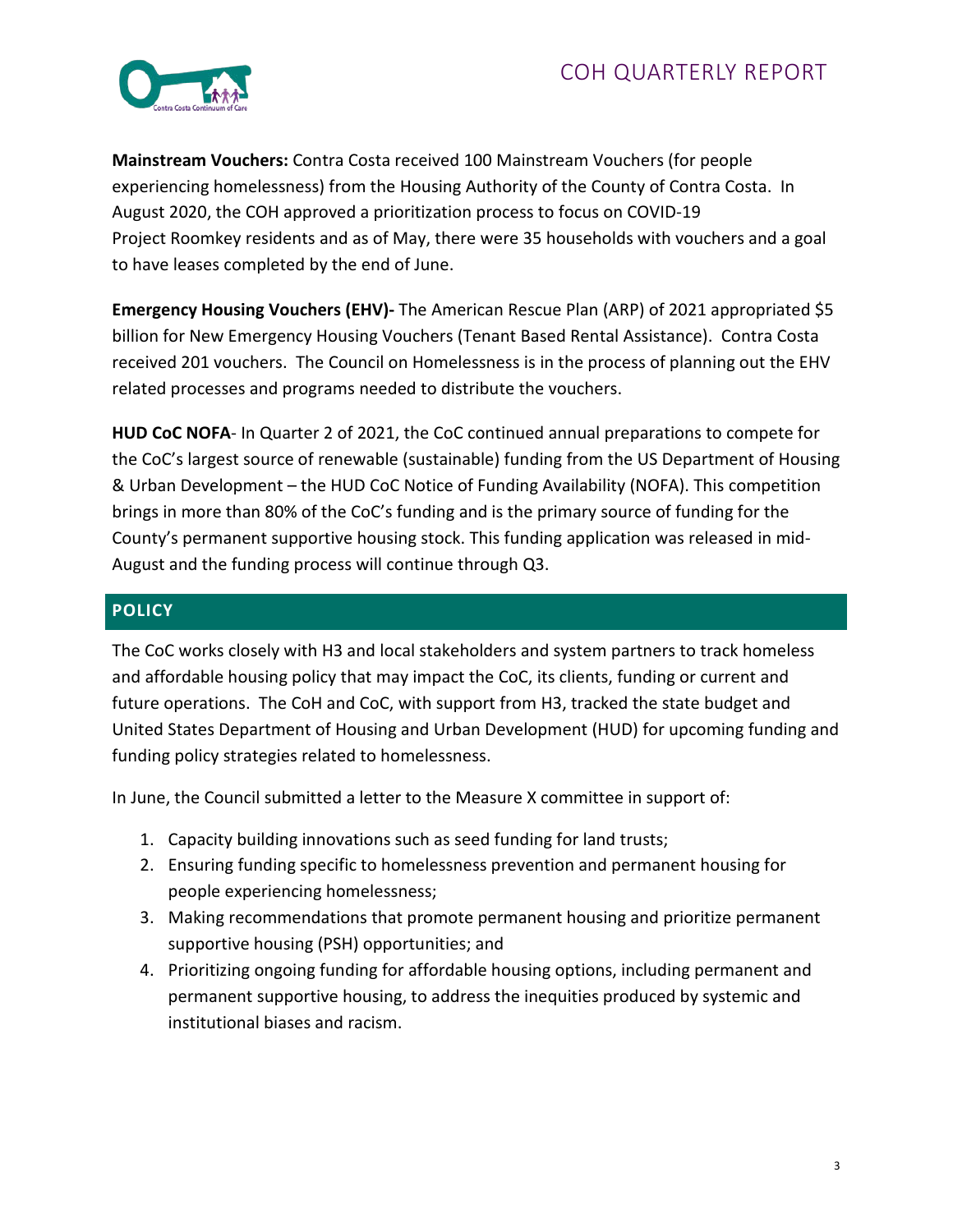

### **SYSTEM INITIATIVES**

The CoC regularly engages in multiple activities, partnerships, evaluations, and improvement that are designed to improve services to clients and achieve various system goals.

**Equity -** C4 Innovations is working with the CoC to provide expert equity technical assistance to produce a racial equity assessment; support client engagement strategies; and support the identification, correction and planning of further equity improvements for the system and agencies providing service in the CoC. A four-part training series on Racial Equity for H3, CoC leadership, providers and partners will be completed in Q3.

**Meetings, Trainings, and Events –** The CoC hosted three (3) COH meetings for Councilmembers to meet to conduct the business of the CoC Board; three (3) provider meetings; four (4) trainings including Motivational Interviewing, Housing First for Affordable Housing Developers and Property Managers, Housing First 2.0 and Case Management; and 11 other events including three (3) CoC NOFA Scoring Tools Community Meetings, three (3) COH Policy Committee meetings, one (1) Oversight Committee meeting, three (3) HMIS Policy Committee Meetings, and a CoC Learning Hub focused on Behavioral Health Resources for People Experiencing Homelessness. The recordings, minutes and materials for trainings and meetings can be found on the H3 website<sup>1</sup> and on the County agenda center<sup>2</sup>, and a calendar of upcoming meetings and events can be found on the H3 website.

### **COVID-19 UPDATE**

The CoC has continued to support providers, staff, and consumers during the COVID-19 pandemic providing guidance, COVID-19 testing, vaccines, and implementing a strategy to transition individuals in Project Roomkey into permanent housing. The system of care is continuing to reopen programs and sites in accordance with health orders and guidance provided by Contra Costa Health Services.

<span id="page-3-0"></span><sup>1</sup> <https://cchealth.org/h3/coc/partners.php#Training>

<span id="page-3-1"></span><sup>2</sup> <https://www.contracosta.ca.gov/agendacenter>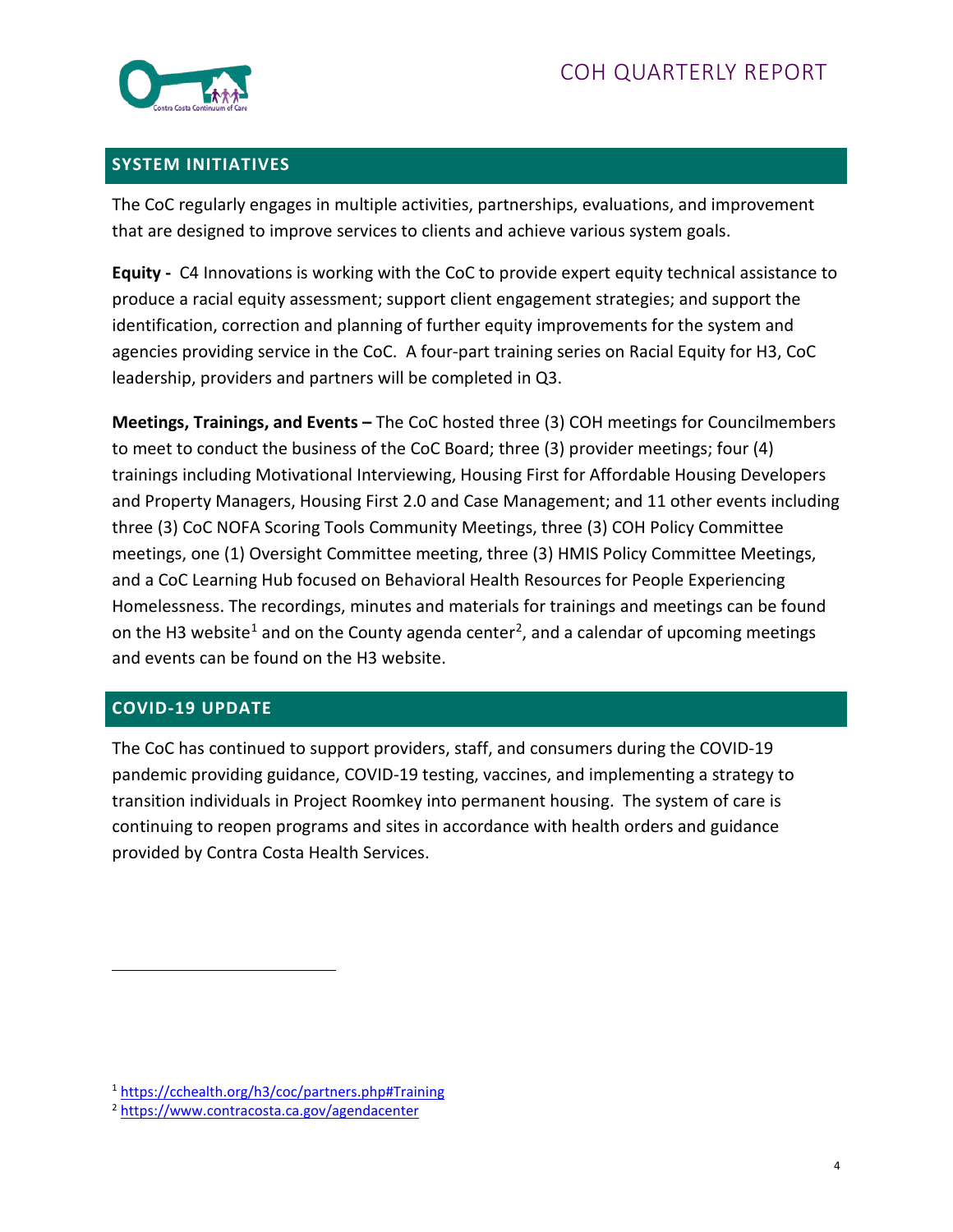

### **East County Interim Housing Program (ECIHP)**

The Motel 6 in Pittsburg, purchased with state of California Homekey funds awarded to the county, was remodeled and opened as the East County Interim Housing Program (ECHIP), with Bay Area Community Services (BACS) contracted as the service provider. The site has 170 rooms (non-congregate), a 24/7 Residential Counselor team, Care Coordinators, Employment Coordinators, benefits linkages and advocacy, on-site mental health services and communitybased Housing Locators.

#### **Project Roomkey**

At the end of Q2, two of the four Project Roomkey hotels closed and hotel residents were offered either housing or shelter placement. One hundred participants were identified, approved for vouchers and supported in completing their voucher applications. In addition, H3 contracted with Bay Area Community Services (BACS) to implement a Rapid Rehousing Program to provide move in assistance and rental assistance to people to assist with exits to permanent housing from the hotels.

#### **TESTING AND VACCINATION**

In the second quarter of 2021, among people who meet the HUD definition of homelessness:

- 3,856 new COVID-19 tests were administered to a total of 1,960 people
- 43 individuals received positive tests for COVID-19
- 2,463 vaccines administered

Additional data related to COVID-19 and those experiencing homelessness can be found on the data dashboard. $3$ 

### **RECOMMENDATIONS**

In conclusion, the second quarter shed more light on the CoC's pandemic response and the growing need and evidence for Permanent Supportive Housing (PSH). The data, funding, policy and system initiatives sections included in this report provide information to see this need for

<span id="page-4-0"></span><sup>3</sup> https://www.coronavirus.cchealth.org/homeless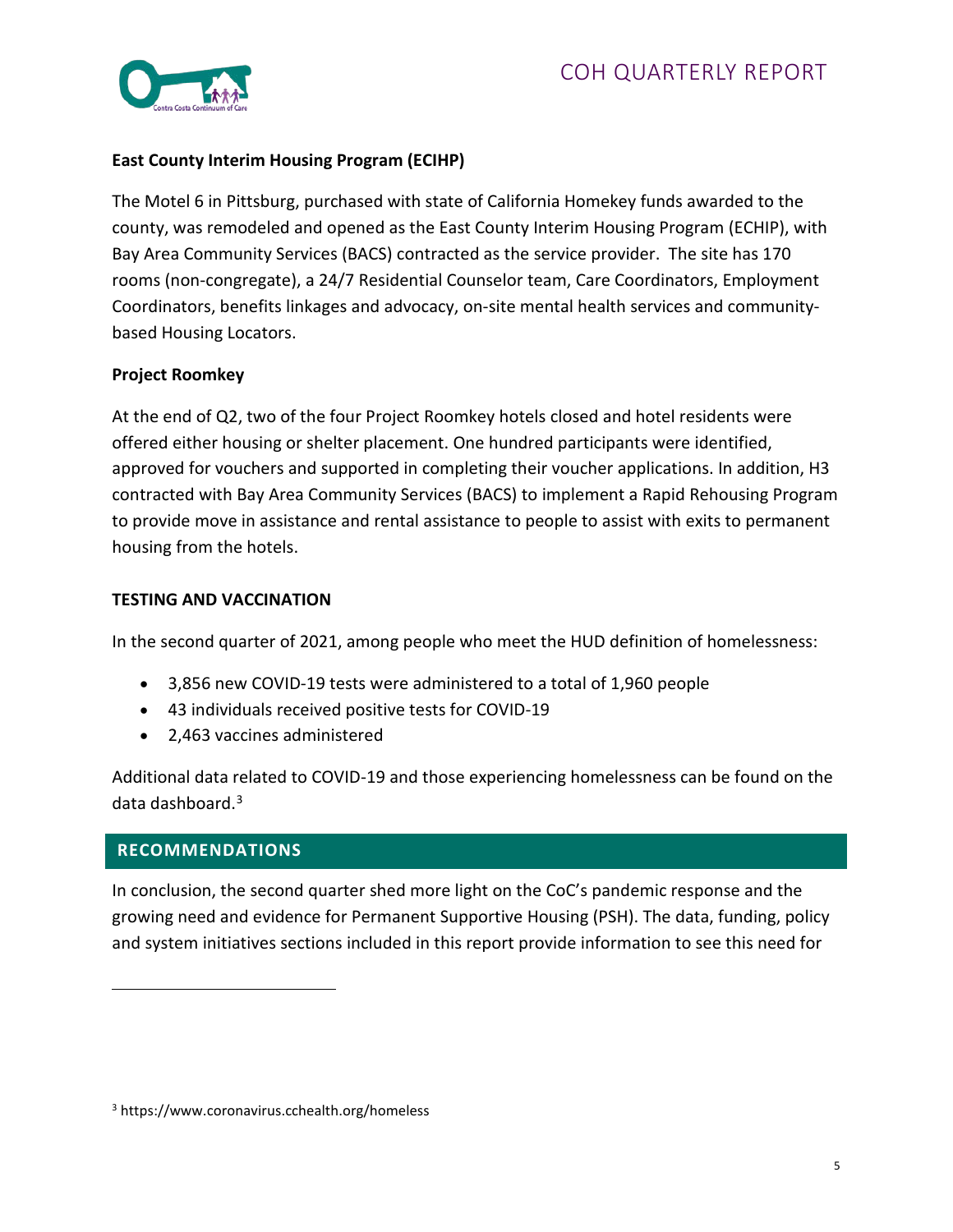

PSH. Below are a few recommendations from the COH to the BOS that will help to support the CoC in addressing these needs.

#### **1. Support a Housing Trust Fund**

Resources and attention should be devoted to the development of a Housing Trust Fund. The housing trust fund is a flexible legal vehicle or entity that can hold and administer funding for large scale projects such as land acquisition, capital costs, operational subsidies for providers and underfunded homeless services, as well as serving as a mechanism for holding land for future development. (A land trust is limited to holding property and is not as flexible as a housing trust for this purpose.) One of the primary benefits of the Housing Trust Fund is that this fund will allow Contra Costa County to become eligible for additional state, federal, and private funding directed specifically at communities with these legal vehicles or entities. In the past two years there have been more than four opportunities to apply for federal and state grant funding that could have contributed hundreds of thousands of dollars to this fund, some of which are renewable, for flexible purposes identified by the community. This is a critical piece of infrastructure that is not far out of reach and could provide significant resources for affordable housing preservation and production. (Please note: This is fund distinct from the Housing Security Fund currently in place that is designed to quickly deliver financial assistance such as direct rental assistance payments through local service providers to rapidly stabilize and house households experiencing homelessness.)

### **2. Support Leveraging State Funding**

It is also important that the Board and community continue to prioritize and support securing additional funding from the State via programs like the multi-family housing program (MHP) and the Tax Credit Program to supplement and leverage affordable housing resources for low, very low, and extremely low-income persons experiencing homelessness.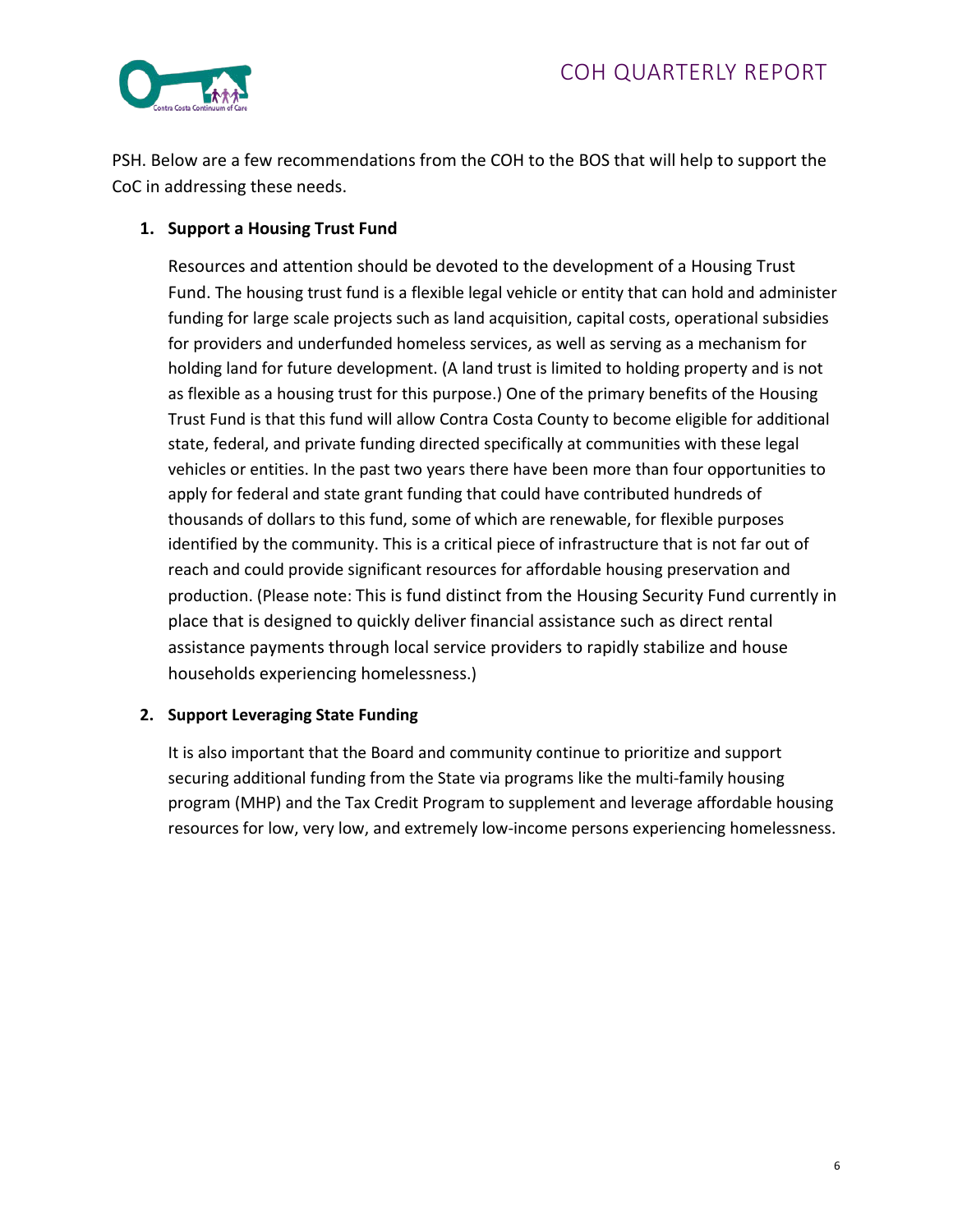

### **APPENDIX A**

# **CONTRA COSTA COUNTY HEALTH, HOUSING, AND HOMELESSNESS DATA SUMMARY**

Description of the data:

- **What**: Program Utilization, Outcomes, and Consumer Demographics Summary
- **Who**: Contra Costa Continuum of Care (CoC) consumers
- **When**: April 1, 2021 June 30, 2021 (Quarter 2)
- **Why**: Presentation to the Board of Supervisors

This summary includes high-level analyses of CoC consumers during the second quarter of 2021, focusing on the following four indicators, including race and ethnicity demographics for each measure:

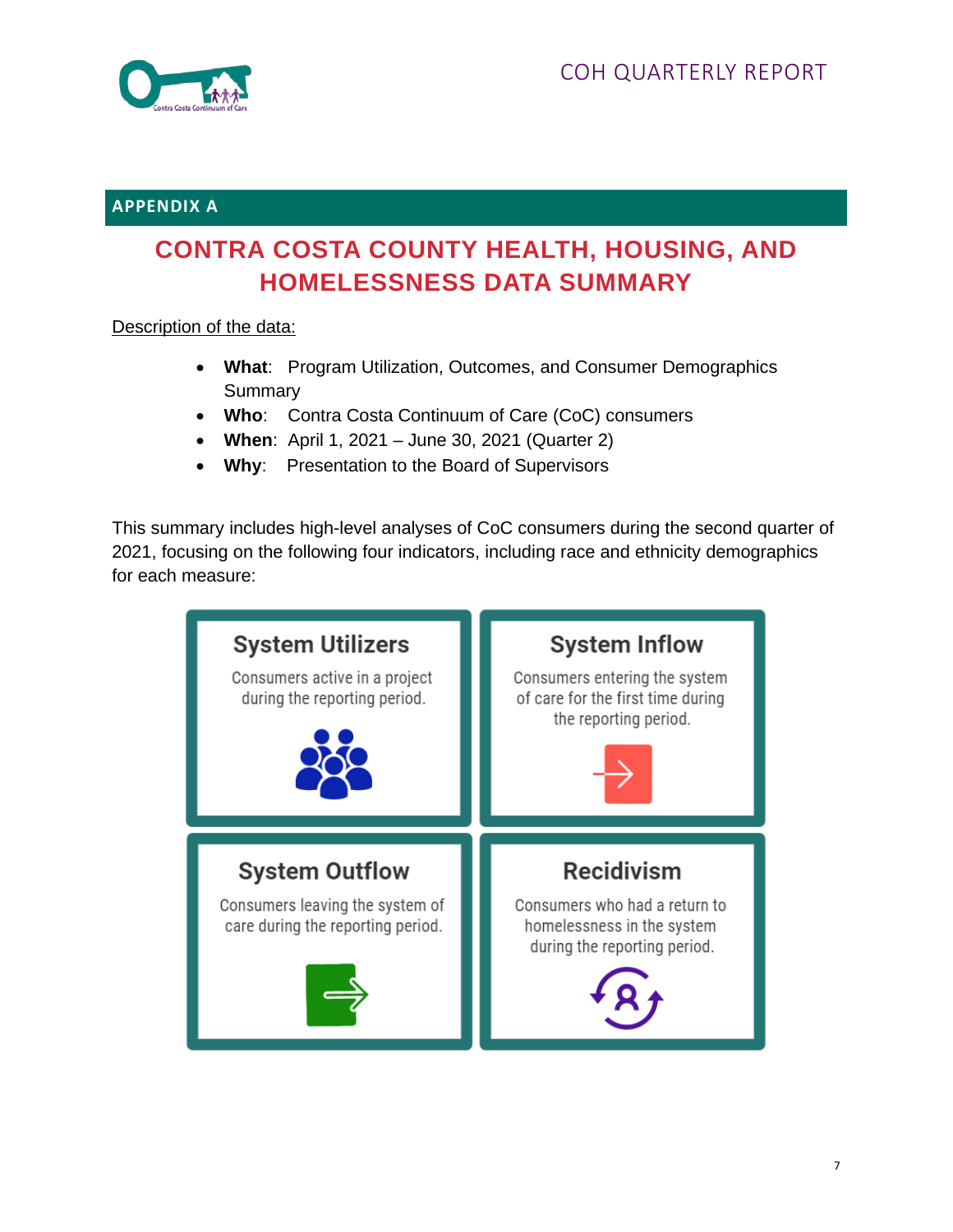

# **Main Findings**

- 5,010 consumers (3,816 households) utilized the homelessness system of care during Q2 (Prevention and Diversion, Literally Homeless, and Permanent Housing programs<sup>[4](#page-7-0)</sup>).
	- o The majority of consumers were White (42%), followed closely by Black/African American/African (39%); 20% were Hispanic/Latin(o)(a)(x). 68% of all households accessed a Literally Homeless program.
- More consumers exited the system of care in Q2 than entered. There were no significant differences in the proportion of in-flow and out-flow by race or ethnicity.
	- o 16% of total consumers served were categorized as "in-flow" or "new to the system" (n=813). Black/African American/African consumers made up the largest group (41% of in-flow), followed by White (35%); 24% were Hispanic/Latin(o)(a)(x). 73% of households new to the system of care accessed a Literally Homeless program during Q2.
	- o 30% of all consumers served were categorized as "out-flow" or exited the system of care (n=1,524). 40% of households exiting the system exited to a Permanent destination.
- Black/African American/African consumers returned to homelessness at a higher rate than any other racial group of consumers (43%).

# *Current System Utilizers*

5,010 total unique consumers (making up 3,816 households) had an active enrollment in a CoC program during Quarter 2. This included all project types providing services within Contra Costa County's Homelessness CoC (Prevention and Diversion, Literally Homeless programs, and Permanent Housing programs<sup>[5](#page-7-1)</sup>). Program type utilization for households, or the number of Heads of Households (HoH), is presented in Table 1.

<span id="page-7-0"></span><sup>4</sup> The Coordinated Entry project type is not included in this quarter's summary. Please see the Methods section for more details.

<span id="page-7-1"></span><sup>5</sup> A detailed description of each program type category is provided in the Methods section of this summary.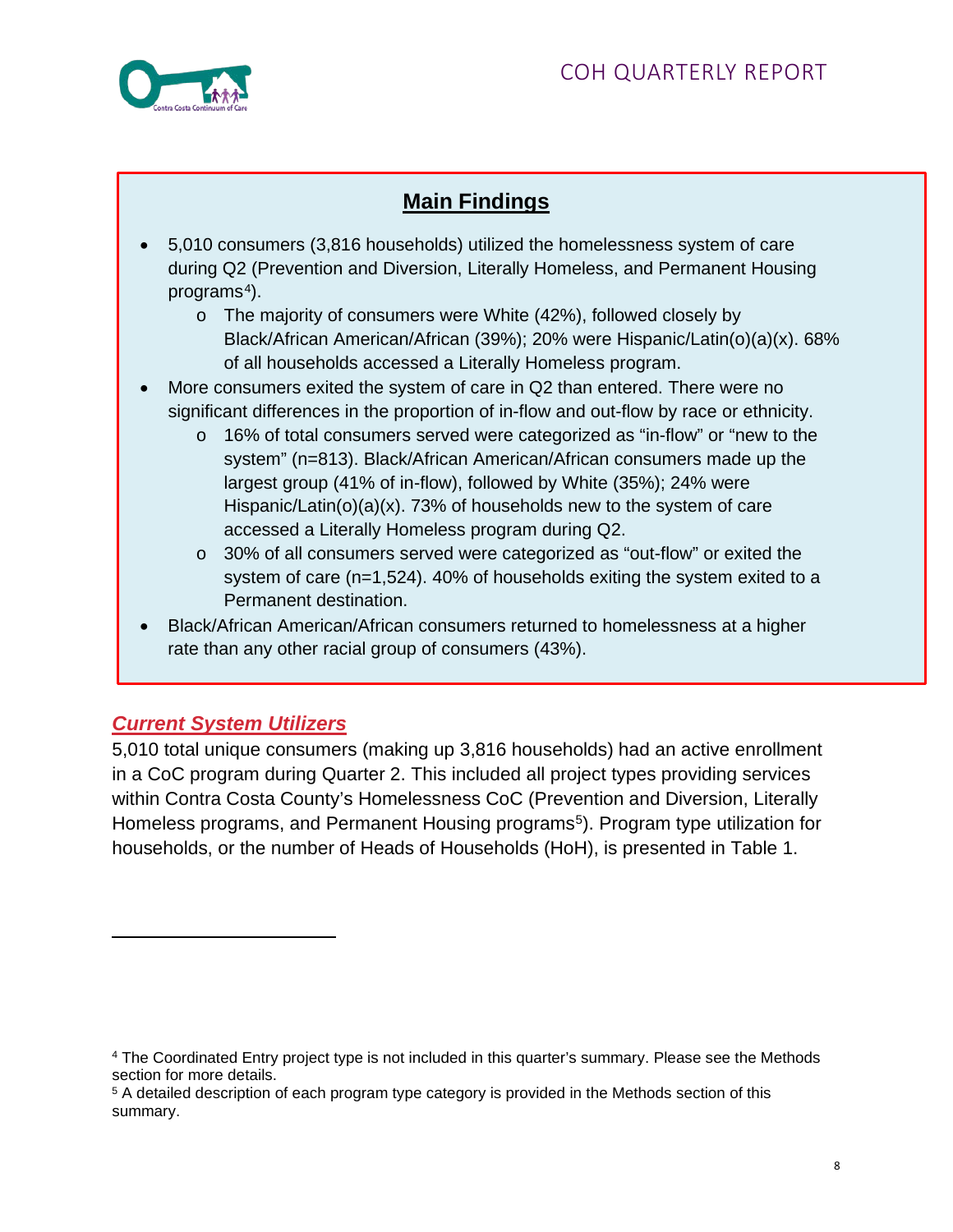

| <b>Program Type</b><br>Category | Number of HoH's | % of Households |
|---------------------------------|-----------------|-----------------|
| <b>Prevention and Diversion</b> | 281             | 7%              |
| <b>Literally Homeless</b>       | 2,602           | 68%             |
| <b>Permanent Housing</b>        | 933             | 25%             |
| Total (unduplicated)            | 3,816           | 100%            |

*Table 1. Household System Utilization by Program Type Category*

Of the total 3,813 households served in this quarter, 2,602 households (68%) accessed a Literally Homeless program, 933 households (25%) were enrolled in a Permanent Housing program, and 281 households (7%) utilized a Prevention and Diversion program.

The racial distribution across unique consumers and households is presented in Table 2. The ethnic distribution across unique consumers is presented below in Table 3.

| Race of All<br><b>Consumers</b>                         | <b>Number of Consumers</b> | Number of HoH's | % of Consumers |
|---------------------------------------------------------|----------------------------|-----------------|----------------|
| White                                                   | 2,097                      | 1,695           | 42%            |
| Black, African American, or African                     | 1,945                      | 1,439           | 39%            |
| American Indian, Alaska Native, or<br><b>Indigenous</b> | 324                        | 251             | 6%             |
| Multi-Racial                                            | 307                        | 182             | 6%             |
| <b>Asian or Asian American</b>                          | 113                        | 72              | 2%             |
| Native Hawaiian or Pacific Islander                     | 79                         | 59              | 2%             |
| Missing (N/A)                                           | 145                        | 118             | 3%             |
| Total (unduplicated)                                    | 5,010                      | 3,816           | 100%           |

*Table 2. Race Breakdown by Unique Consumers and Households*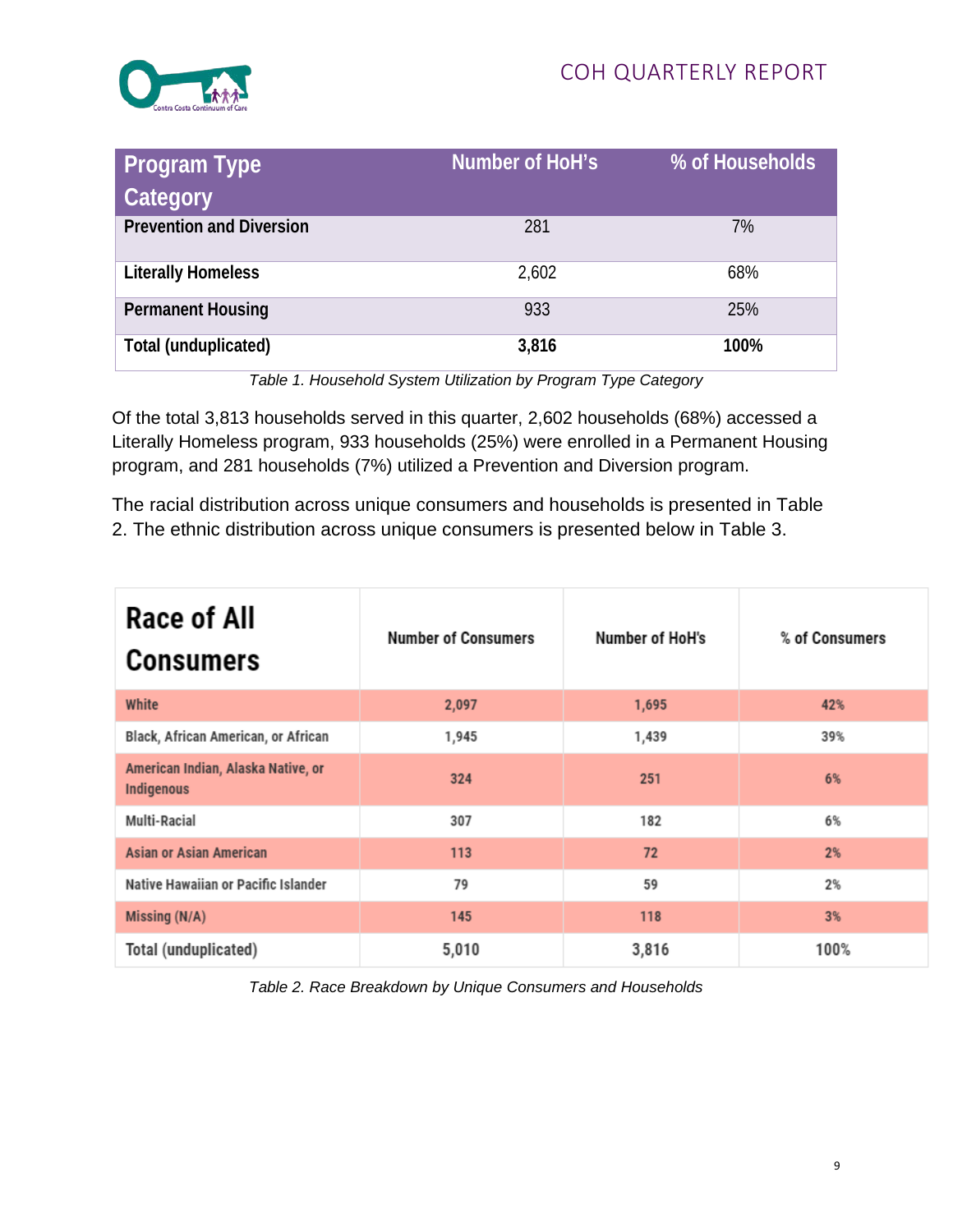

| <b>Ethnicity of All Consumers</b> | <b>Number of Consumers</b> | Number of HoH's | % of Consumers |
|-----------------------------------|----------------------------|-----------------|----------------|
| Non-Hispanic/Non-Latin(a)(o)(x)   | 3,911                      | 3,085           | 78%            |
| Hispanic/Latin(a) $(o)(x)$        | 979                        | 631             | 20%            |
| Missing $(N/A)$                   | 120                        | 100             | 2%             |
| Total (unduplicated)              | 5,010                      | 3,816           | 100%           |

*Table 3. Ethnicity Breakdown by Unique Consumers and Households*

# *System Inflow*

813 unique consumers (making up 538 households), or 16% of all active consumers, enrolled into the system of care for the first time ever during Quarter 2 of 2021. This includes new enrollments into a program within the Prevention and Diversion, Literally Homeless, or Permanent Housing program type categories. The breakdown of program utilization by category is shown in Table 4. The racial distribution across new unique consumers is presented below in Table 5, and the ethnic distribution across new consumers is presented in Table 6.

| <b>Program Type</b>             | Number of HoH's | % of Households |
|---------------------------------|-----------------|-----------------|
| Category                        |                 |                 |
| <b>Prevention and Diversion</b> | 101             | 19%             |
| <b>Literally Homeless</b>       | 395             | 73%             |
| <b>Permanent Housing</b>        | 42              | 8%              |
| Total (unduplicated)            | 538             | 100%            |

*Table 4: Household Inflow by Program Type*

Of the 538 new households entering the system in Quarter 2, 101 (19%) entered a Prevention and Diversion program, 395 (73%) entered a Literally Homeless program, and 42 (8%) entered a Permanent Housing program.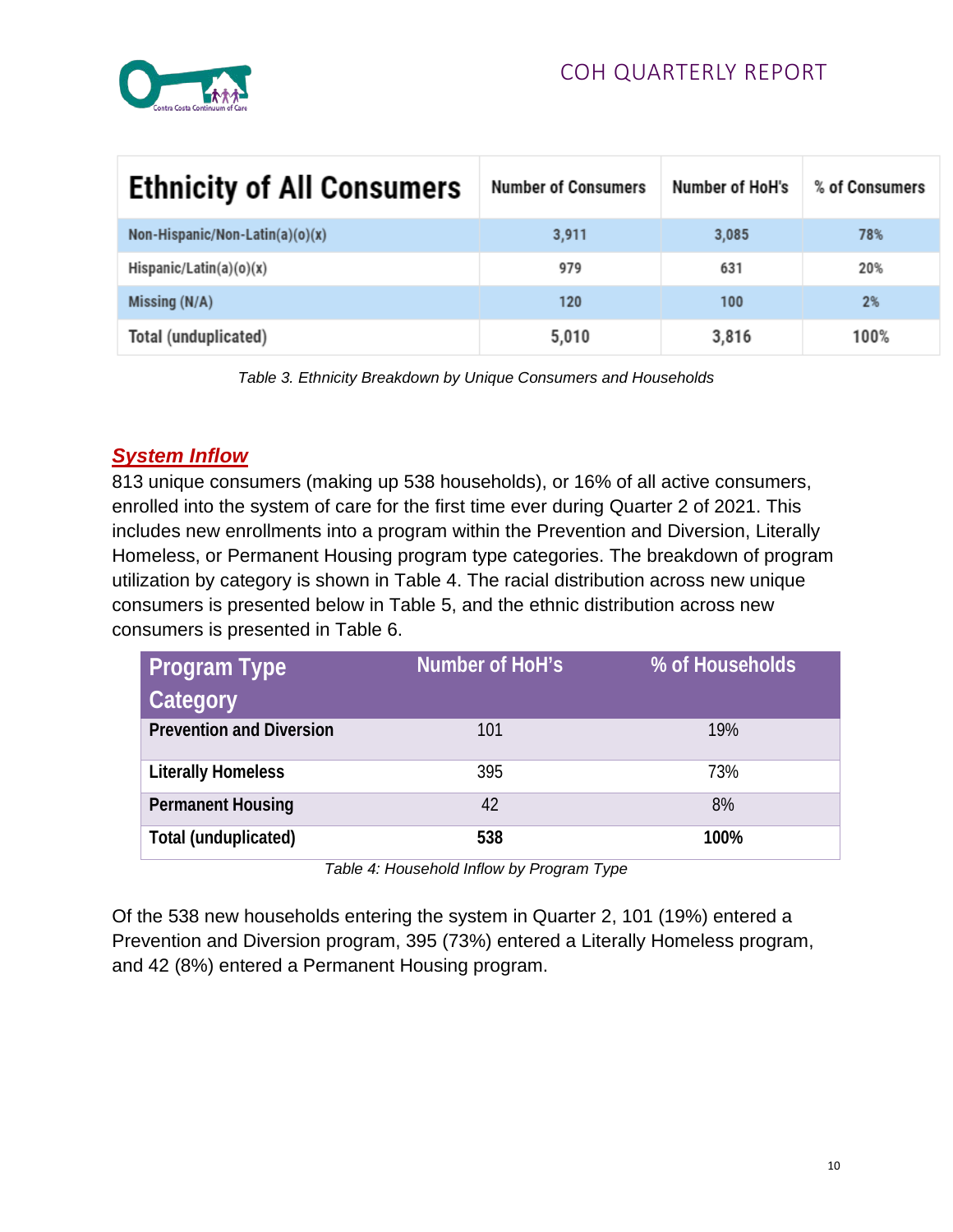

| Race of New<br><b>Consumers</b>                         | <b>Number of Consumers</b> | <b>Number of HoH's</b> | % of Consumers |
|---------------------------------------------------------|----------------------------|------------------------|----------------|
| <b>Black, African American, or African</b>              | 330                        | 223                    | 41%            |
| White                                                   | 283                        | 190                    | 35%            |
| American Indian, Alaska Native, or<br><b>Indigenous</b> | 64                         | 44                     | 8%             |
| Multi-Racial                                            | 43                         | 17                     | 5%             |
| <b>Asian or Asian American</b>                          | 38                         | 20                     | 4%             |
| Native Hawaiian or Pacific Islander                     | 8                          | 7                      | 1%             |
| Missing (N/A)                                           | 47                         | 37                     | 6%             |
| Total (unduplicated)                                    | 813                        | 538                    | 100%           |

*Table 5: Race Breakdown of Consumers New to System of Care*

| <b>Ethnicity of New</b><br><b>Consumers</b> | Number of<br><b>Consumers</b> | Number of<br>HoH's | $%$ of<br><b>Consumers</b> |
|---------------------------------------------|-------------------------------|--------------------|----------------------------|
| Non-Hispanic/Non-Latin(a)(o)(x)             | 578                           | 404                | 71%                        |
| Hispanic/Latin(a)(o)(x)                     | 199                           | 108                | 24%                        |
| Missing (N/A)                               | 36                            | 26                 | 4%                         |
| Total (unduplicated)                        | 813                           | 583                | 100%                       |

*Table 6: Ethnicity Breakdown of Consumers New to System of Care*

# *System Outflow*

1,542 unique consumers (1,033 households), or 31% of consumers active during Quarter 2, exited the system of care to any destination and did not reenroll into another program by the end of the reporting period. The exit destinations of consumers leaving the system of care, according to their final exit, are shown in Table 7. Exit destination categories include Temporary (emergency shelter, hospital, jail, staying with friends or family temporarily), Permanent (rental unit, moving into own unit, staying with friends or family permanently, nursing home), Unsheltered Destination (last destination recorded was a place not meant for habitation), and Other (consumer deceased or destination unknown).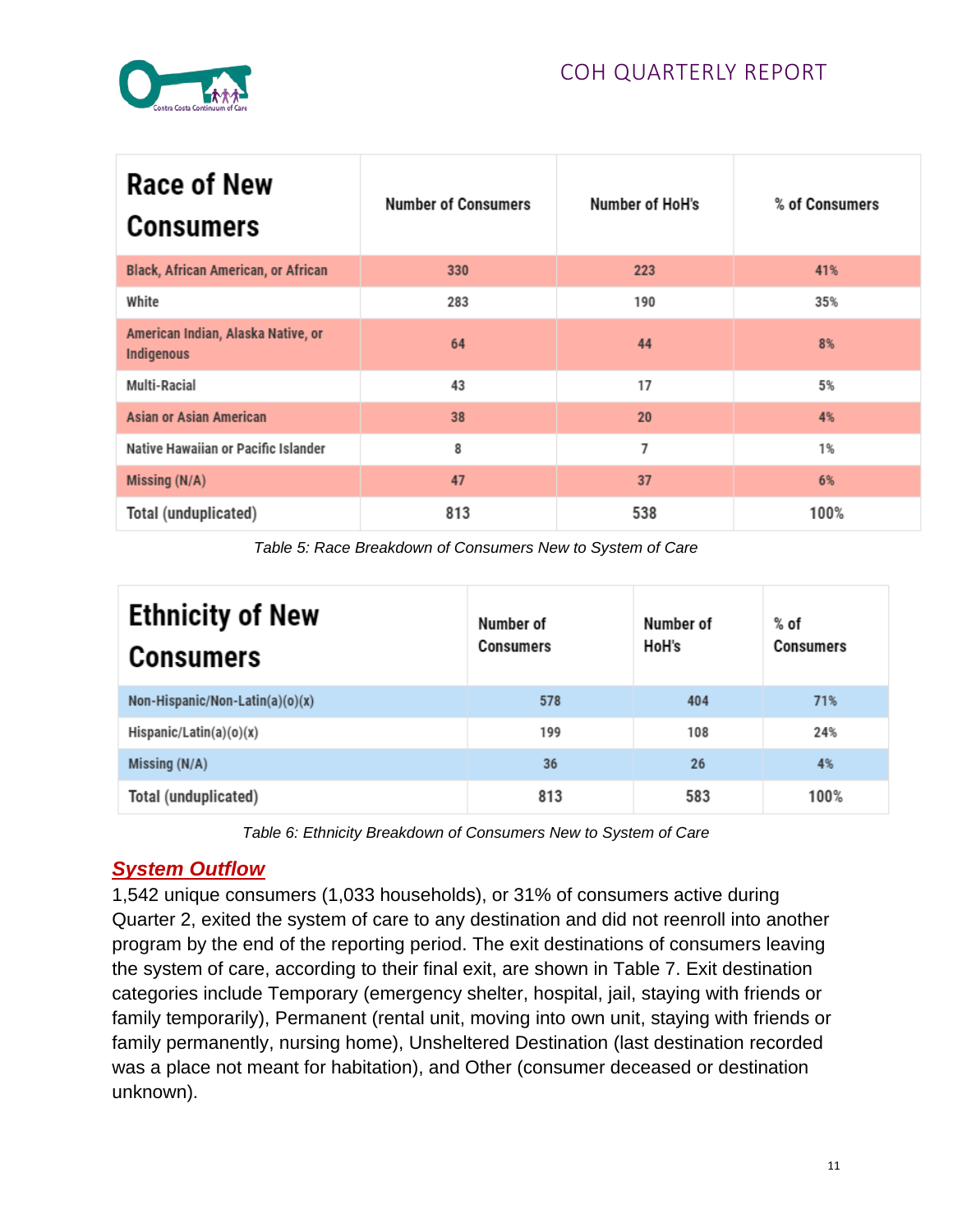

| <b>Exit Destination</b><br>Category | Number of<br><b>Households</b> | <b>Number of</b><br>HoH's | % of Consumers |
|-------------------------------------|--------------------------------|---------------------------|----------------|
| Temporary                           | 205                            | 157                       | 14%            |
| Permanent                           | 616                            | 297                       | 40%            |
| <b>Unsheltered</b>                  | 43                             | 43                        | 3%             |
| Other/Unknown<br>destination        | 660                            | 536                       | 43%            |
| Total (unduplicated)                | 1,524                          | 1,033                     | 100%           |

*Table 7: Exit Destinations of Consumers Leaving the System of Care*

616 consumers (297 households), or 40% of all system leavers, exited to a Permanent exit destination in Quarter 2. 43% exited to an Other/Unknown destination, 14% to a Temporary destination, and 3% to an Unsheltered exit destination. The racial distribution across exiting unique consumers and households is presented below in Table 8, and the ethnic distribution across exiting unique consumers and households is presented below in Table 9.

| <b>Race of Leaving</b><br><b>Consumers</b>              | <b>Number of Consumers</b> | Number of HoH's | % of Consumers |
|---------------------------------------------------------|----------------------------|-----------------|----------------|
| <b>Black, African American, or African</b>              | 632                        | 419             | 41%            |
| White                                                   | 548                        | 401             | 36%            |
| American Indian, Alaska Native, or<br><b>Indigenous</b> | 105                        | 75              | 7%             |
| Multi-Racial                                            | 105                        | 59              | 7%             |
| <b>Asian or Asian American</b>                          | 54                         | 23              | 4%             |
| Native Hawaiian or Pacific Islander                     | 23                         | 19              | 1%             |
| Missing (N/A)                                           | 57                         | 37              | 4%             |
| Total (unduplicated)                                    | 1,524                      | 1,033           | 100%           |

*Table 8: Race Breakdown of Consumers Exiting the System of Care*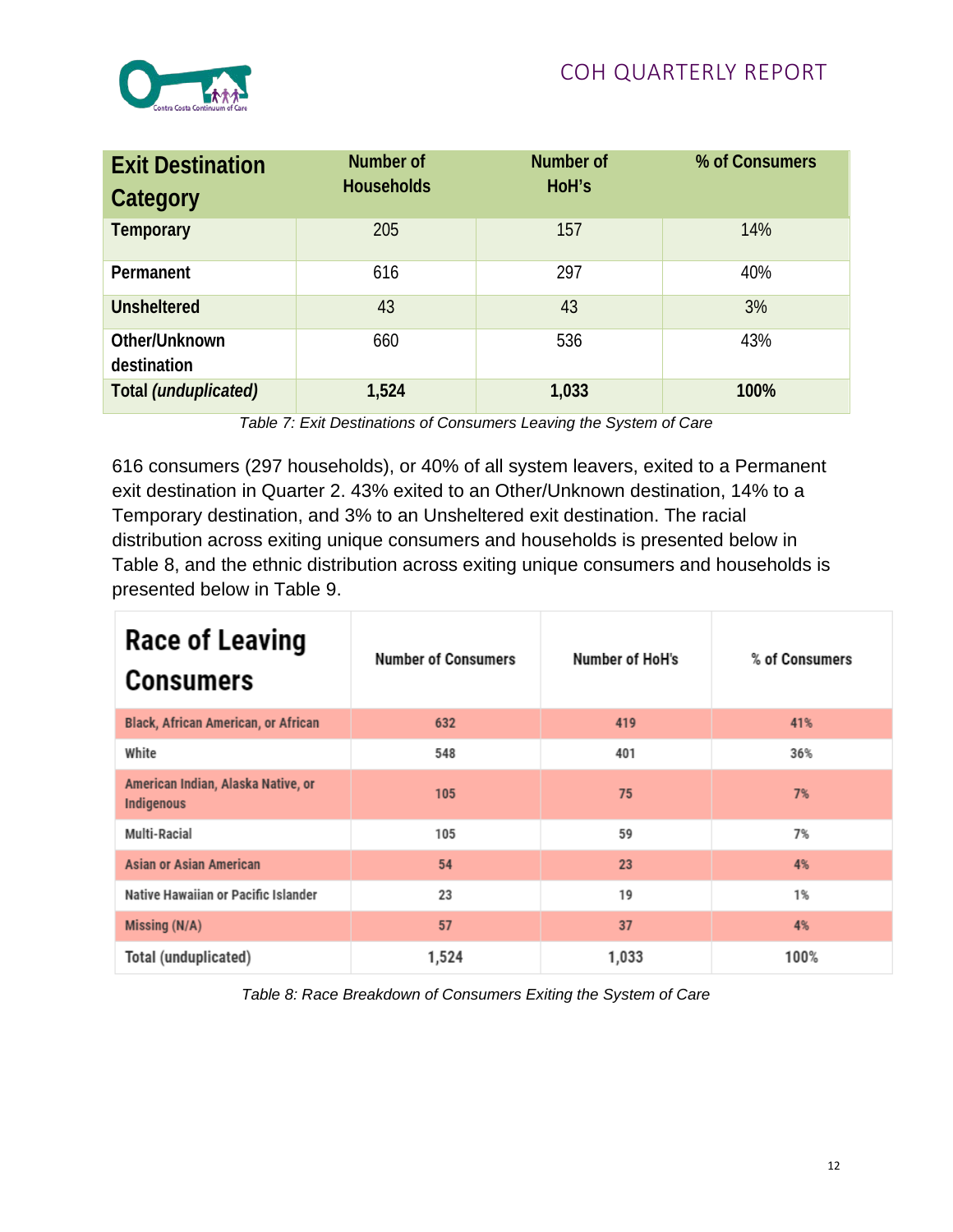

| <b>Ethnicity of Leaving</b><br><b>Consumers</b> | Number of<br><b>Consumers</b> | Number of<br>HoH's | $%$ of<br><b>Consumers</b> |
|-------------------------------------------------|-------------------------------|--------------------|----------------------------|
| Non-Hispanic/Non-Latin(a)(o)(x)                 | 1,155                         | 920                | 76%                        |
| Hispanic/Latin(a)(o)(x)                         | 333                           | 193                | 22%                        |
| Missing (N/A)                                   | 36                            | 25                 | 2%                         |
| Total (unduplicated)                            | 1,542                         | 1,033              | 100%                       |

*Table 9: Ethnicity Breakdown of Consumers Exiting the System of Care*

# *Recidivism*

28 unique consumers (24 households) returned literally homeless to the system of care in Quarter 2 of 2021. A return as literally homeless included anyone who enrolled into a non-permanent housing program within 365 days or less from their last exit to a permanent destination. The racial distribution across unique consumers returning to the system of care is presented below in Table 10. The ethnic distribution across unique consumers returning to the system of care is presented below in Table 11.

| <b>Race of Returning</b><br><b>Consumers</b>     | <b>Number of Consumers</b> | Number of HoH's | % of Consumers |
|--------------------------------------------------|----------------------------|-----------------|----------------|
| <b>Black, African American, or African</b>       | 12                         | 12              | 43%            |
| White                                            | 7                          | 7               | 25%            |
| American Indian, Alaska Native, or<br>Indigenous | $\overline{7}$             | 3               | 25%            |
| Multi-Racial                                     | 0                          | 0               | 0%             |
| <b>Asian or Asian American</b>                   | 1                          | 1               | 3.5%           |
| Native Hawaiian or Pacific Islander              | 1                          | 1               | 3.5%           |
| Missing $(N/A)$                                  | $\mathbf{0}$               | $\bf{0}$        | 0%             |
| Total (unduplicated)                             | 28                         | 24              | 100%           |

*Table 10: Race Breakdown of Consumers Returning to System of Care*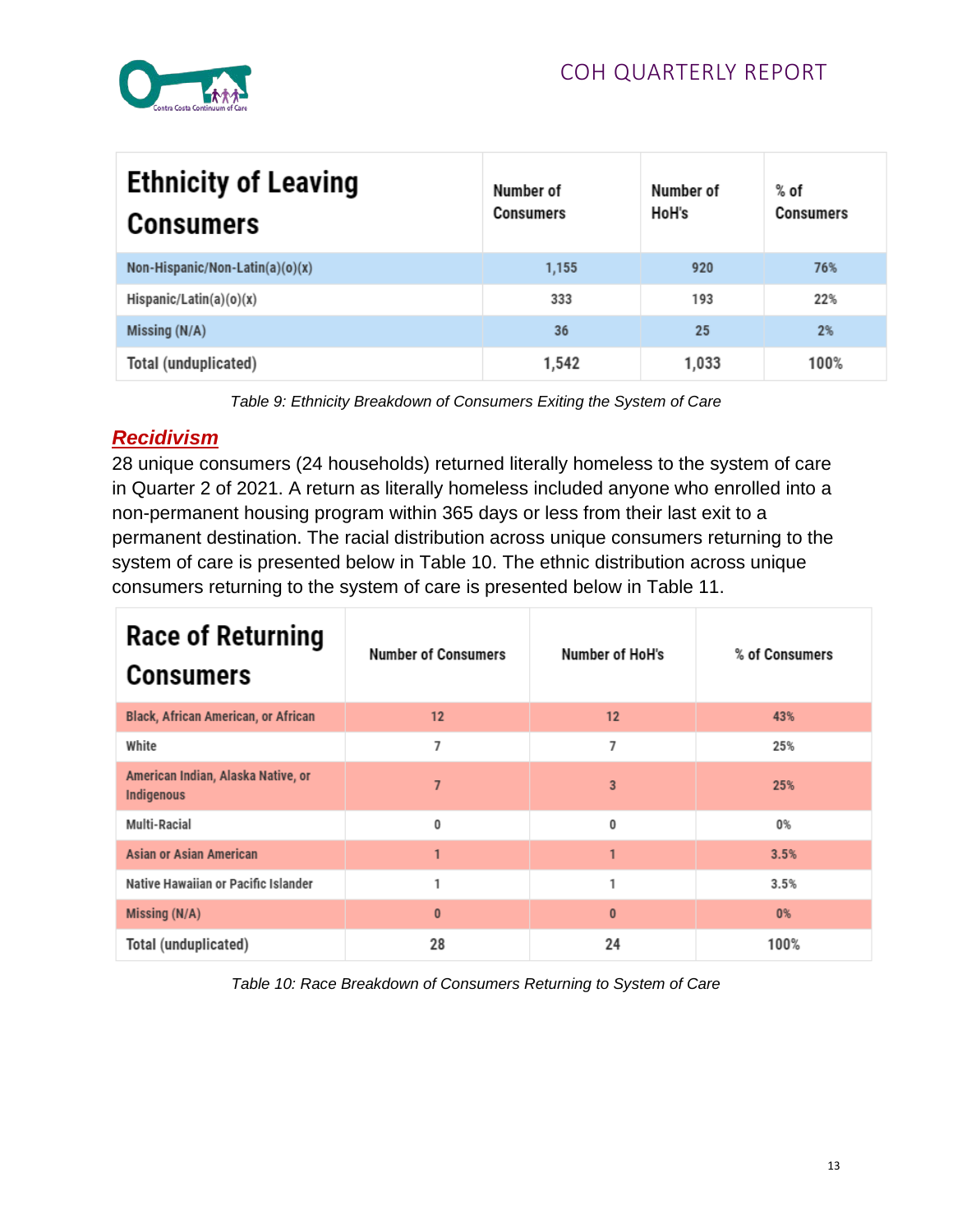

| <b>Ethnicity of Returning</b><br><b>Consumers</b> | Number of<br><b>Consumers</b> | Number of<br>HoH's | % of<br><b>Consumers</b> |
|---------------------------------------------------|-------------------------------|--------------------|--------------------------|
| Non-Hispanic/Non-Latin(a)(o)(x)                   | 25                            | 21                 | 89%                      |
| Hispanic/Latin(a)(o)(x)                           | 3                             | 3                  | 11%                      |
| Missing (N/A)                                     | 0                             | $\bf{0}$           | 0%                       |
| Total (unduplicated)                              | 28                            | 24                 | 100%                     |

*Table 11: Ethnicity Breakdown of Consumers Returning to System of Care*

# *In-flow and Out-flow by Race/Ethnicity*

Summarizing the Quarter 2 findings presented above, the system of care was comprised of 5,010 unique consumers, 813 consumers were new to the system, 1,524 consumers left the system, and 28 consumers returned within a year from an exit to a stably housed destination (Figure 1).

# **Overview of System Utilization (Unique Consumers)**



*Figure 1: Overview of System Utilization (unique consumers)*

There are differences by race and ethnicity for system utilizers, in-flow, out-flow, and returns to the homelessness system of care, as shown in Figure 2.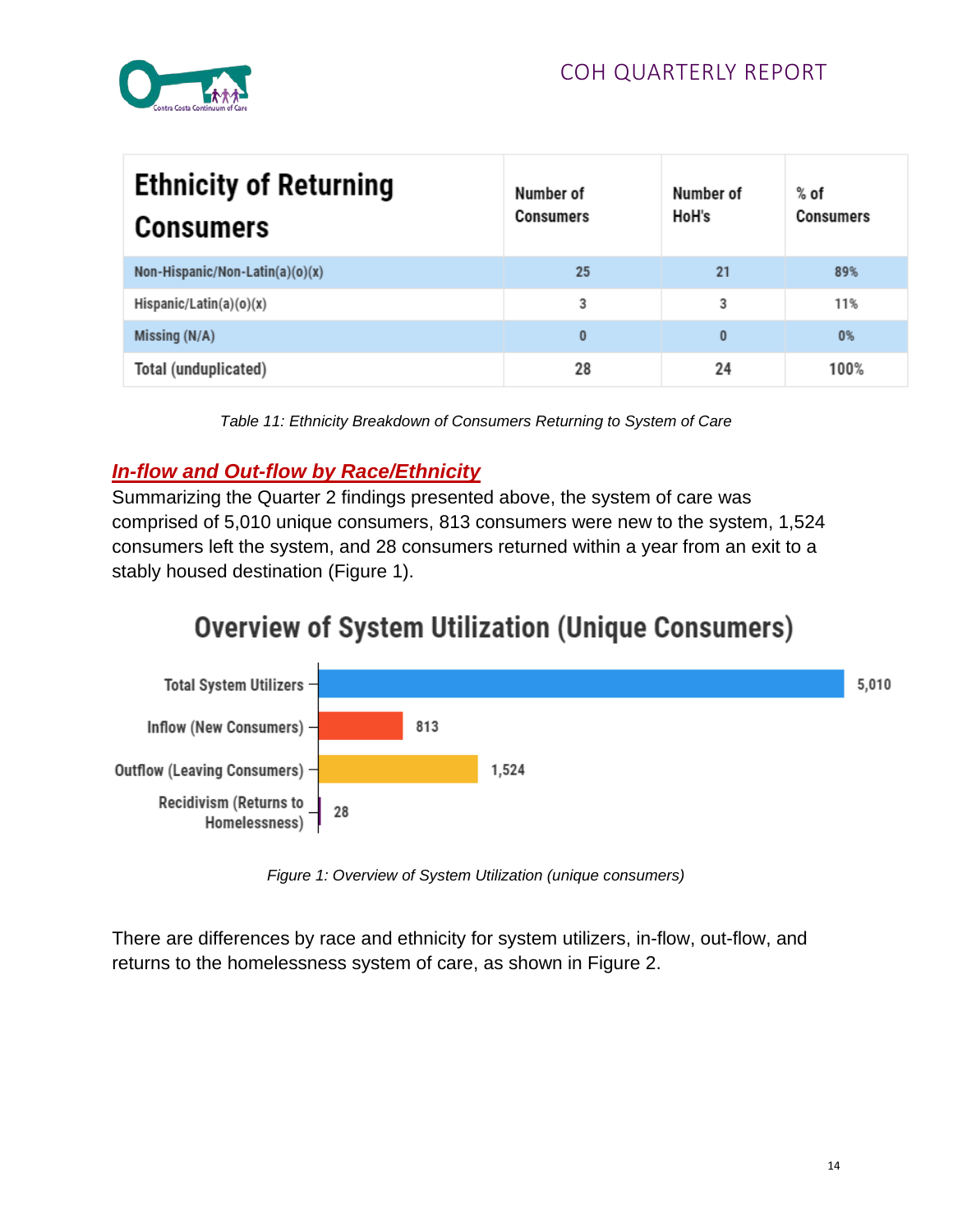





*Figure 2: System Utilization by Race & Ethnicity*

\*Due to the low number of total consumers returning to the sysem (n=28), the percentage of the American Indian, Alaska Native, or Indigenous population returning to the system (n=7) appears to be disproportionately high compared to the total number of system utilizers of this race (n=324). It is important to consider this context when making policy decisions or conclusions from this data.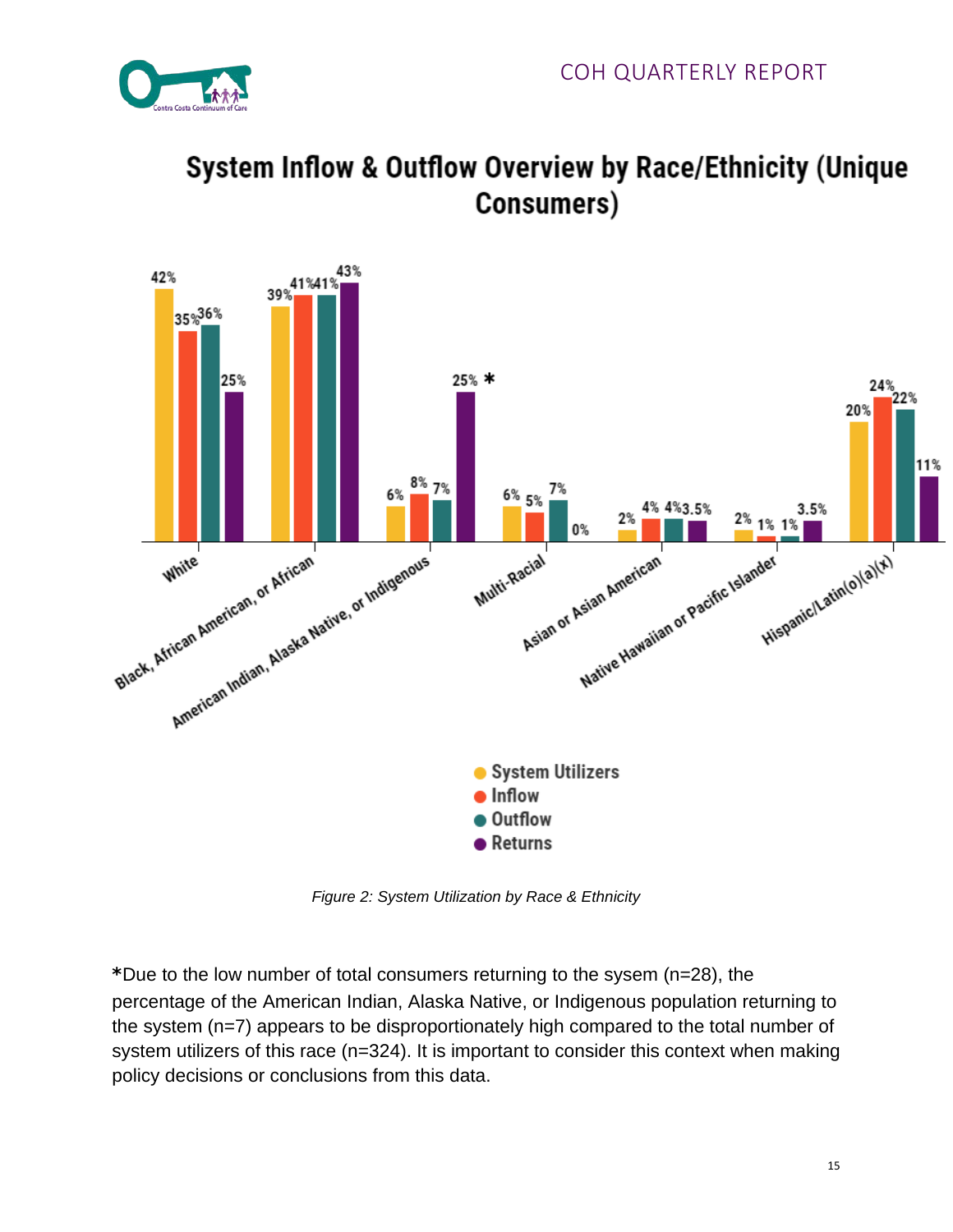

# *Methods & Definitions*

### **Data Quality & Analysis**

• Please be advised that the reporting algorithms used to pull this data have changed since Quarter 1, and we therefore do not recommend drawing conclusions between the two quarters at this time. As the report methodology is further refined and solidified, trend analyses will be included in the report body. Further, the HMIS is a live and shared database; numbers are potentially subject to minor fluctuations at any given time, should the report be rerun for the same time period. This could be due to retroactive data entry or data clean-up work.

# **Head of Household (HoH)**

• The Head of Household (HoH) is one member of a household to whom all other household members can be associated. A household can be a single individual or a group of persons who apply together to a continuum project for assistance and who live together in one dwelling unit, or, for persons who are not housed, who would live together in one dwelling unit if they were housed. For the purpose of this report, the demographic data of the HoH represents the entire household.

### **Race Definitions (as defined by the Dept of Housing and Urban Development)**

- American Indian, Alaska Native, or Indigenous: A person having origins to any of the indigenous peoples of North and South America, including Central America.
- Asian or Asian American: A person having origins of Asian descent, including but not limited to Chinese, Indian, Japanese, Korean, Pakistani, Vietnamese, or another representative nation/region.
- Black, African American, or African: A person having origins to any of the Black racial groups of Africa, including Afro-Caribbean.
- Native Hawaiian or Pacific Islander: A person having origins in any of the indigenous peoples of Hawaii, Guam, Samoa, or another Pacific Island.
- Multi-Racial: A person who identifies as more than one race.
- White: A person having origins in any of the original peoples of Europe, the Middle East or North Africa.

# **Ethnicity**

• Hispanic/Latin(a)(o)(x): A person of Central American, Latin American, or South American origin, separate from race.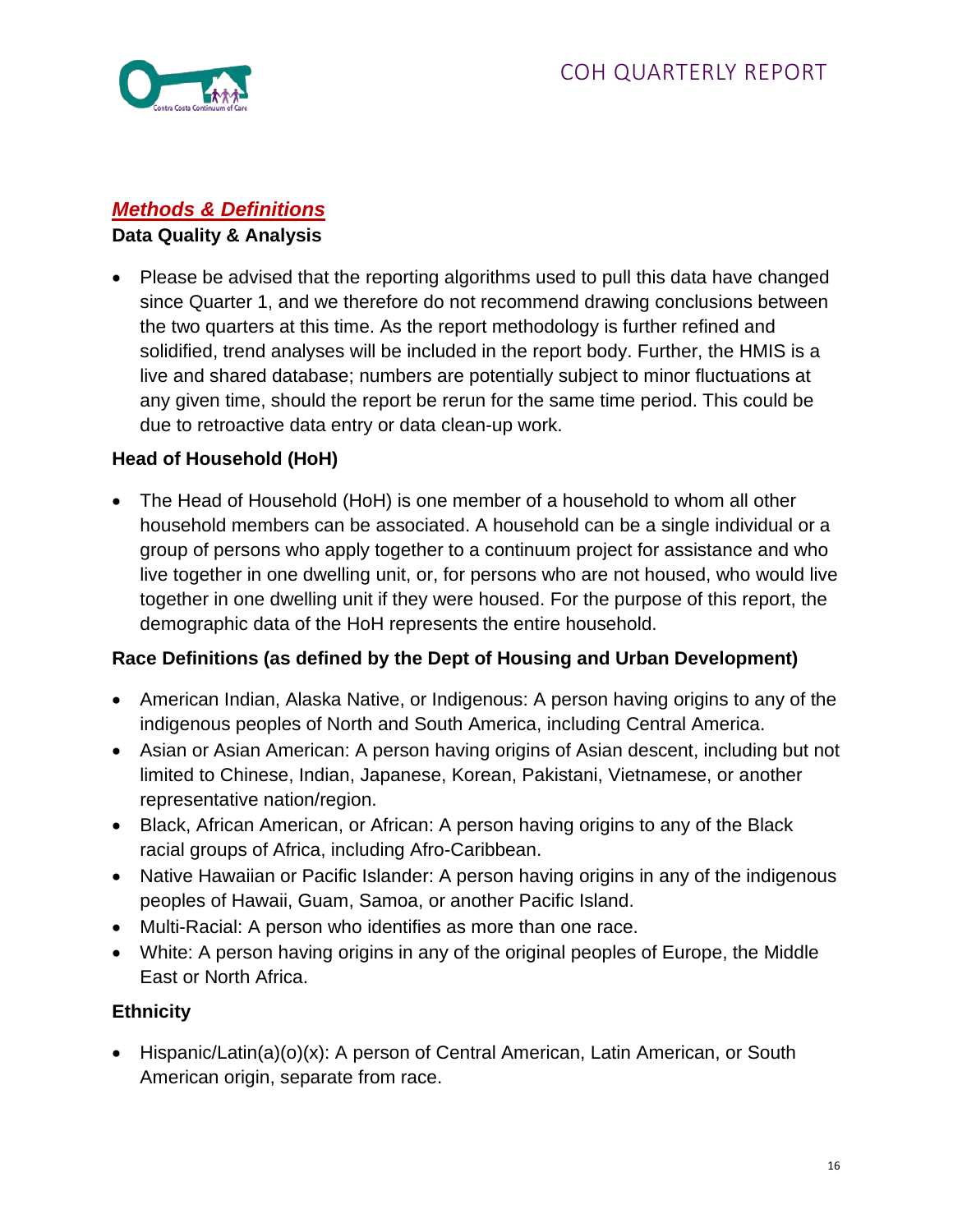

### **Program Type Categories**

- The Program Type Categories included in this report are Prevention and Diversion, Literally Homeless, and Permanent Housing. Coordinated Entry has been excluded from this analysis due to pending system wide decisions around inclusion/exclusion criteria, as well as data completion concerns. The system utilization numbers in this report will be noticeably lower compared to Quarter 1, which did include Coordinated Entry data.
	- o Prevention and Diversion:
		- An enrollment into a Homeless Prevention program.
	- o Literally Homeless:
		- An enrollment in Emergency Shelter, Transitional Housing, or Street Outreach project.
		- An enrollment in a Services Only project with no move-in date recorded, and with a housing status not equal to "stably housed".
	- o Permanent Housing:
		- **An enrollment in Rapid Re-Housing or Permanent Housing.**
		- An enrollment in Street Outreach or Services Only project while stably housed, according to the housing status question.

### **Exit Destination Categories**

- The specific exit destinations that fall under each category are listed below:
	- o Temporary:
		- **Emergency shelter, including hotel or motel paid for with emergency** shelter voucher, or RHY-funded Host Home shelter, Hospital or other residential non-psychiatric medical facility, Host Home (non-crisis), Hotel or motel paid for without emergency shelter voucher, Moved from one HOPWA funded project to HOPWA TH, Jail, prison or juvenile detention facility, Psychiatric hospital or other psychiatric facility, Staying or living with family, temporary tenure (e.g. room, apartment or house), Staying or living with friends, temporary tenure (e.g. room, apartment or house), Transitional housing for homeless persons (including homeless youth), Safe Haven, Residential project or halfway house with no homeless criteria, Substance abuse treatment facility or detox center.
	- o Permanent: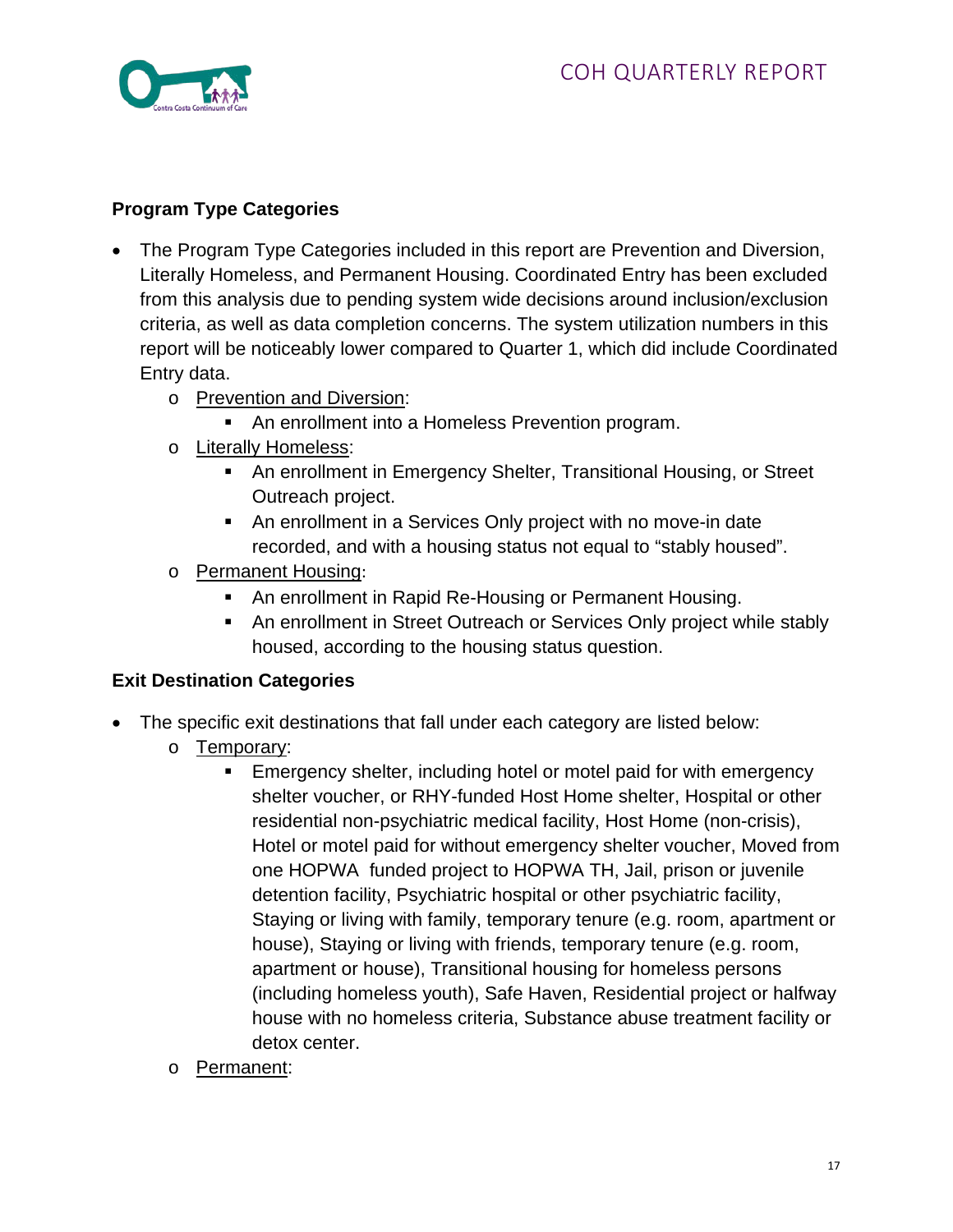

- Long-term care facility or nursing home, Rental by client in a public housing unit, Rental by client, no ongoing housing subsidy, Rental by client, with GPD TIP housing subsidy, Owned by client, no ongoing housing subsidy, Owned by client, with ongoing housing subsidy, Moved from one HOPWA funded project to HOPWA PH, Rental by client, with HCV voucher (tenant or project based), Rental by client, with other ongoing housing subsidy, Rental by client, with RRH or equivalent subsidy, Rental by client, with VASH housing subsidy, Permanent housing (other than RRH) for formerly homeless persons, Staying or living with friends, permanent tenure, Foster care home or foster care group home, Staying or living with family, permanent tenure.
- o Unsheltered:
	- Place not meant for habitation (e.g., a vehicle, an abandoned building, bus/train/subway station/airport or anywhere outside).
- o Other/Unknown:
	- Client doesn't know, Client refused, Data not collected, Deceased, Other, or No exit interview completed.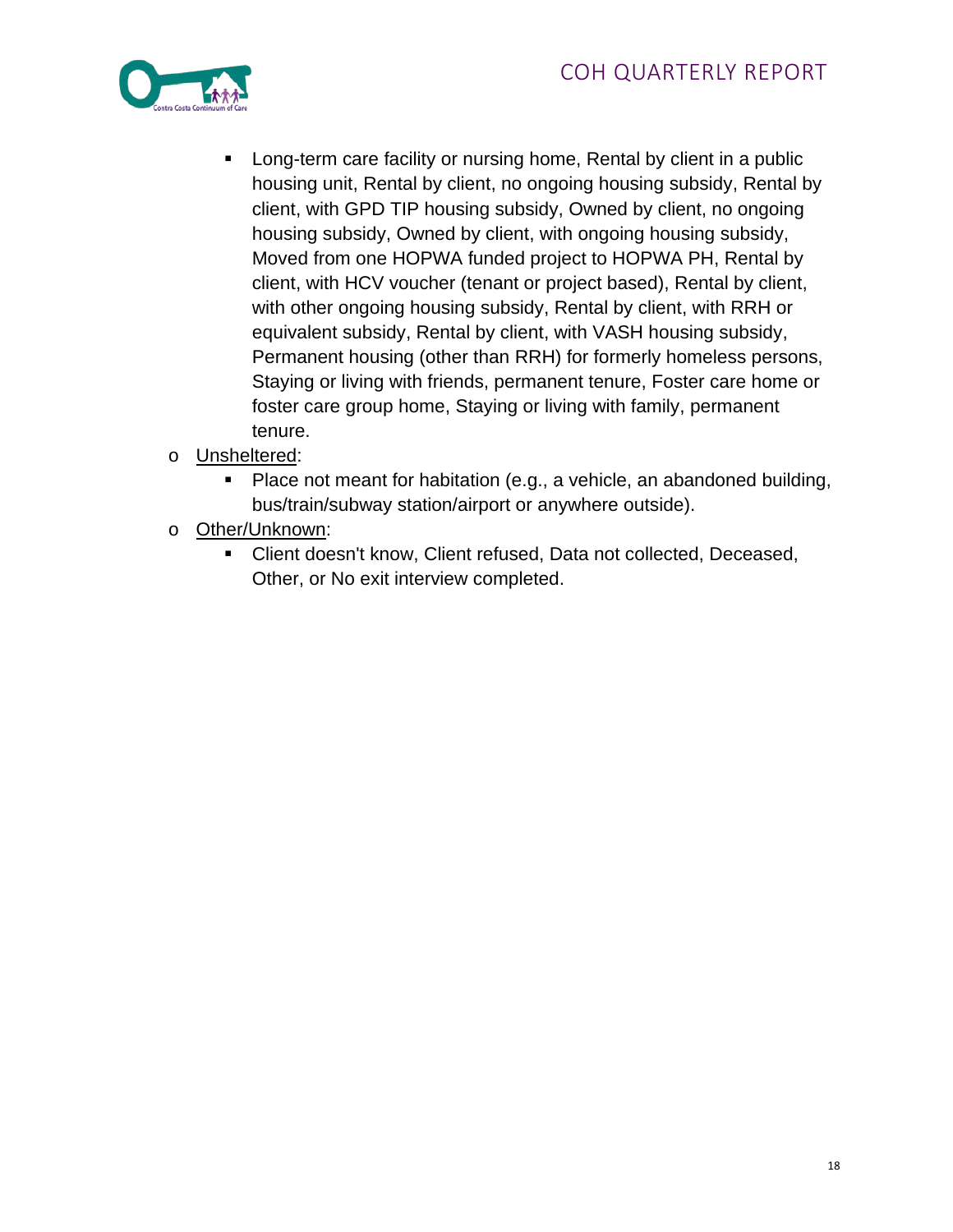

# **APPENDIX B**

# **Commonly Used Acronyms and Terms**

| <b>Acronym</b> | <b>Definition</b>                                                                                  |
|----------------|----------------------------------------------------------------------------------------------------|
| <b>APR</b>     | Annual Performance Report (for HUD homeless programs)                                              |
| <b>BOS</b>     | Board of Supervisors (Contra Costa County)                                                         |
| <b>BCSH</b>    | California Business Consumer, Services and Housing Agency                                          |
| <b>CARE</b>    | <b>Coordinated Assessment and Resource</b>                                                         |
| CCACS/CCYCS    | Contra Costa Adult Continuum of Service/ Contra Costa Youth Continuum of Services<br>(H3 programs) |
| CDBG,          | Community Development Block Grant (federal and state programs) and the federal                     |
| CDBG-CV        | Community Development Block Grant CARES Act coronavirus allocation.                                |
| <b>CESH</b>    | California Emergency Solutions and Housing program (state funding)                                 |
| <b>COH</b>     | <b>Council on Homelessness</b>                                                                     |
| Continuum      | Continuum of Care approach to assistance to the homeless. Federal grant program                    |
| of Care (CoC)  | promoting and funding permanent solutions to homelessness.                                         |
| Con Plan       | Consolidated Plan, a locally developed plan for housing assistance and urban                       |
|                | development under CDBG.                                                                            |
| CES/CE         | <b>Coordinated Entry</b>                                                                           |
| <b>CNWS</b>    | <b>Concord Naval Weapons Station</b>                                                               |
| <b>CORE</b>    | Coordinated Outreach Referral, Engagement program                                                  |
| COVID-19       | Coronavirus                                                                                        |
| <b>DCD</b>     | Contra Costa Department of Conservation and Development                                            |
| <b>DOC</b>     | <b>Department Operations Center</b>                                                                |
| <b>CDSS</b>    | <b>California Department of Social Services</b>                                                    |
| <b>EHSD</b>    | (Contra Costa County) Employment and Human Services Division                                       |
| <b>EOC</b>     | <b>Emergency Operations Center</b>                                                                 |
| ESG and ESG-   | Emergency Solutions Grant (federal and state program) and the federal Emergency                    |
| <b>CV</b>      | Solutions Grant CARES Act coronavirus allocation.                                                  |
| <b>FMR</b>     | Fair Market Rent (maximum rent for Section 8 rental assistance/CoC grants)                         |
| <b>HCD</b>     | Housing and Community Development (State office)                                                   |
| <b>HCFC</b>    | Housing Coordinating and Financing Council (state governing board under BCSH)                      |
| <b>HEAP</b>    | Homeless Emergency Aid Program (state funding)                                                     |
| <b>HEARTH</b>  | Homeless Emergency and Rapid Transition to Housing (HEARTH) Act of 2009                            |
| <b>HHAP</b>    | Homeless Housing and Assistance Program (state funding);                                           |